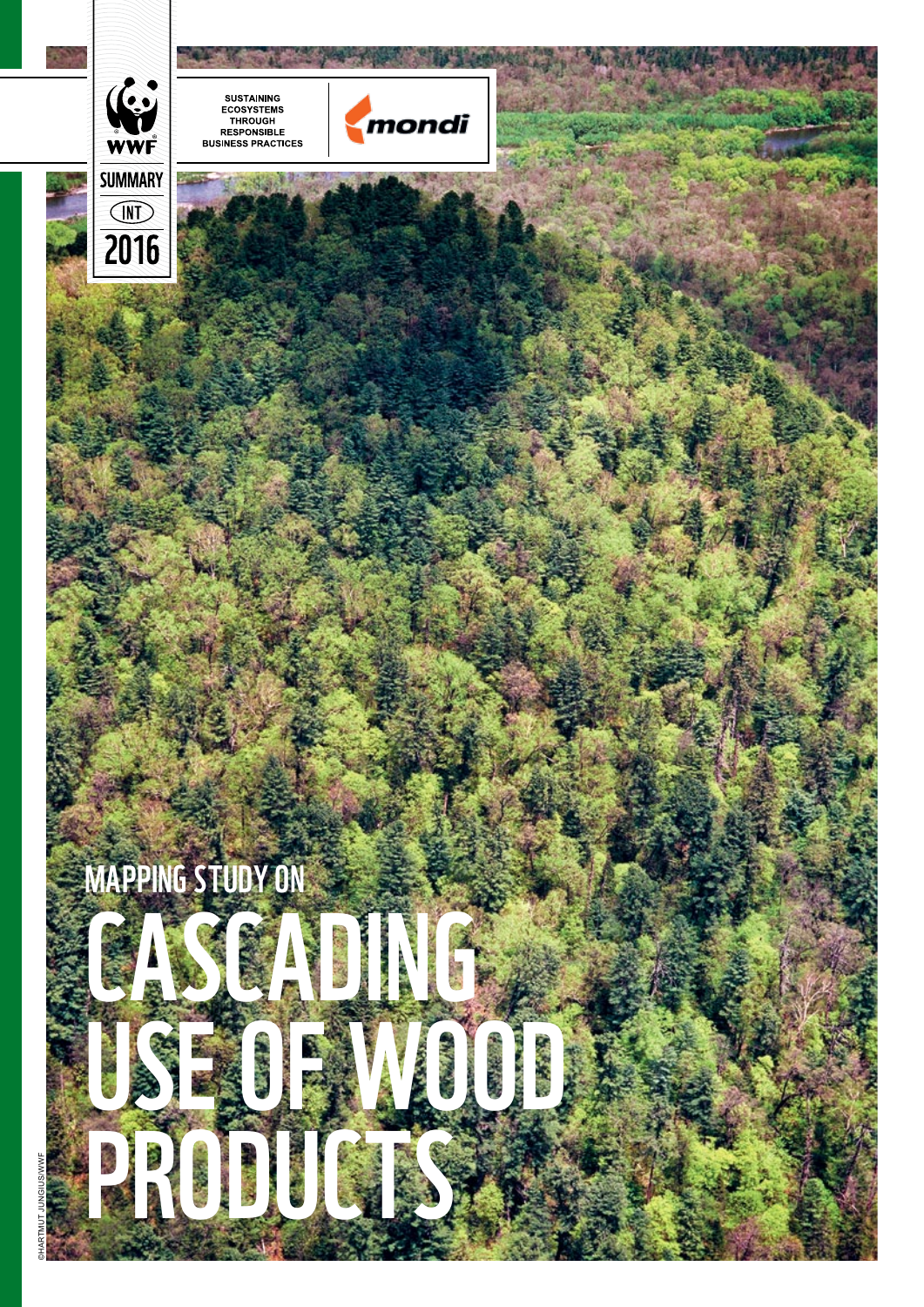# **EXECUTIVE SUMMARY**

Wood is used as a raw material to produce a wide range of products in the pulp and paper industry (paper, cardboard, etc.), the woodworking sector (furniture, panels, fibre boards, etc.) as well as in the new bio-based economy (e.g. wood-plastic-composites, biopolymers). Furthermore, wood, wood products and by-products are used for energy purposes as fuels (e.g. logs, pellets, bioethanol). Recent studies suggest that

a growing demand for materials and energy could lead to a supply deficit of wood in the coming decade. The more resource efficient use of wood offers the potential to overcome the supply deficit and increase the availability of wood and a prominent approach is to adopt the 'cascading use' of wood.

Cascading use is a strategy to use raw materials such as wood, or other biomass, in chronologically sequential steps as long, often and efficiently as possible for materials and only to recover energy from them at the end of the product life cycle. It is the intention that the increased cascading use of wood will contribute to more resource efficiency and consequently reduce pressure on the environment.

"Cascading use of biomass as WELL AS COMBINED heat and power production need to be incentivised **WHERE** appropriate" (WWF 2012)

WWF and Mondi are in a partnership to promote resilient landscape and responsible products manufacturing and consumption. As part of their work programme, the partners want to share a common understanding on the most efficient use of wood. WWF has published a position paper, which states that "Cascading use of biomass as well as combined heat and power production need to be incentivised where appropriate" (WWF 2012). Mondi has a similar position, aligned to the one of CEPI, which is to "Place the cascading use principle at the core of its climate and energy policy, with a view to ensure the most efficient use of the available biomass, in particular to contribute to the EU growth and jobs objectives".

Even if cascading use is often referred to in the public and political debate, a common understanding of the term and a consensus on where and how cascading use of wood should be implemented is missing. Furthermore, the integration of cascading use into existing policy frameworks differs to a large extent from country to country. This status leads to confusion and misinterpretations by stakeholders. This is why WWF and Mondi set up a project to provide fact based information on the state of policy relating to cascading use of wood and to raise public awareness of its value.

Nova-Institute and IEEP were asked to undertake a mapping study to understand and interpret concepts of cascading use and investigate the policy framework in different countries. The objective of the study is to identify regulations that either hinder or promote the cascading use of wood. The geographical scope covers five European countries (Finland, Germany, Poland, Spain, United Kingdom) and the US. The policy frameworks of the European countries have been analysed in detail whereas the US has been limited to one policy example, the BioPreferred Program. The research was carried out through desk research and interviews with relevant experts (including industry and NGO representatives and policy makers) in the respective countries from March to September 2015.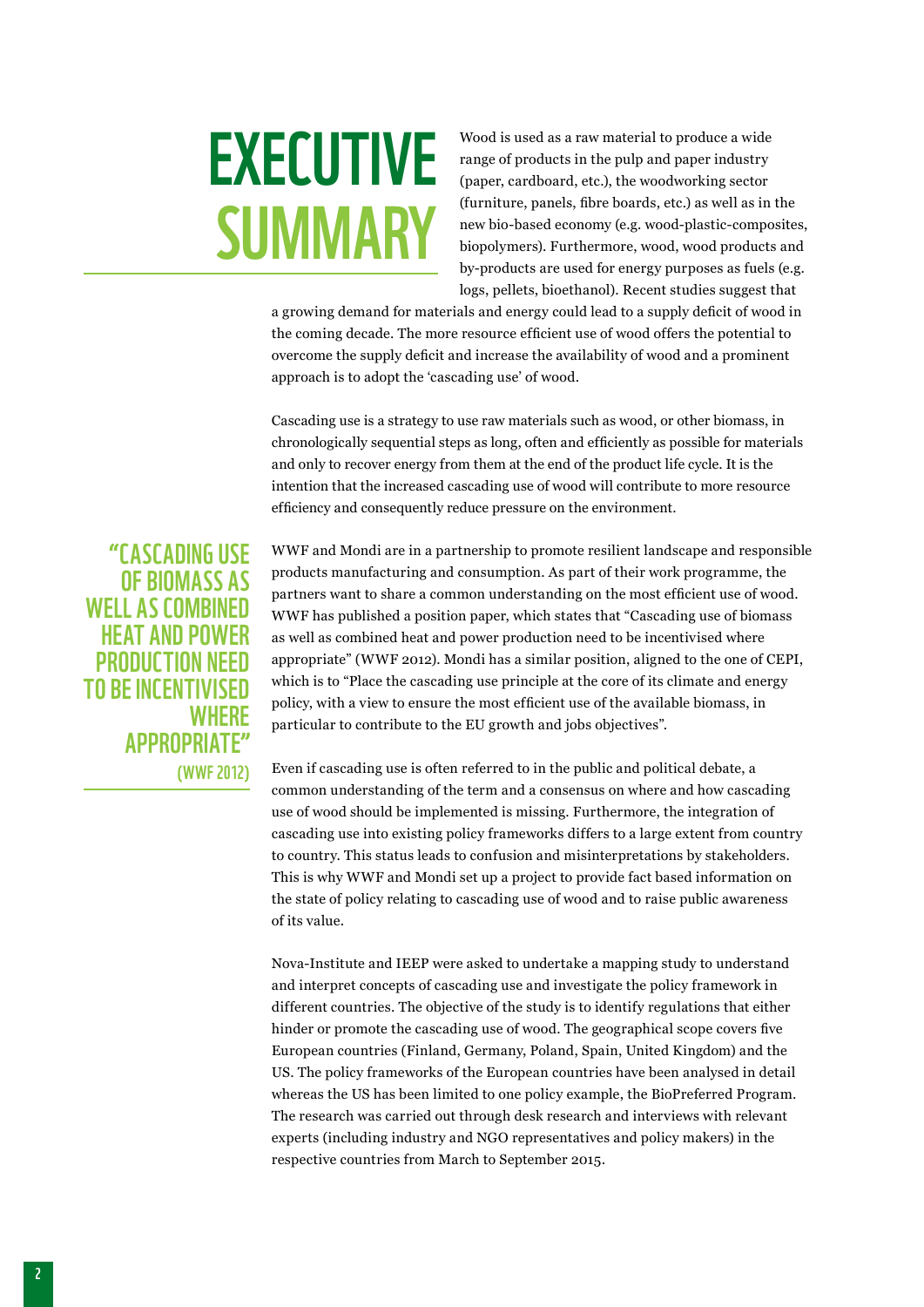The content of the project has been defined to focus exclusively on the analysis of existing policy frameworks favouring the sequential use of wood. Therefore, policy frameworks on other environmental impacts (soil fertility, biodiversity, greenhouse gas emissions), the technical implementation (co-production, carbon sequestration) or other aspects are not covered within this study.

For the purpose of this study, the following concept was used as basis: Cascading use of biomass takes place when biomass is processed into a bio-based final product and this final product is utilised at least once more either for material use or energy. Furthermore, the study differentiates between single stage cascades (when biomass is used once as a final product and then used for energy) and multi-stage cascades (if biomass is subsequently used for several material applications before it is used for energy).

The results of the study reveal that none of the investigated countries have dedicated policies for cascading use of wood. However, a multitude of policies and legislative measures influence cascading use and the wood sector in general, e.g. bioeconomy strategies, forestry management, waste policy, bioenergy policy, building regulations, etc.

These policy fields should all be taken into account when considering how best to promote the cascading use of wood. There is a need for policy harmonisation across these sectors in order to build a consistent framework for the resource efficient management of wood and to support the cascading use of wood. From the analysis it has become clear that each country analysed is in a unique situation concerning wood availability and utilisation. These circumstances need to be taken into consideration in order to find the best solutions to increase resource efficiency. The ideal way would be that the European Commission provide guidance to Member States on how to take the Cascading Use of Wood principle – and in general material applications of biomass – into account when designing their bioenergy support schemes, in particular those related to European Renewable Energy policy and activities related to the Circular Economy package. This guidance also needs to take into consideration that there are different types of wood resources suitable for different kinds of applications and that the nature of this resource will vary between countries and regions.

Generally, the establishment of cascades is decided by economic factors, but economics are influenced both by commercial imperatives as well as policy support (such as incentives). Usually, producers of high value applications can pay a higher price for raw materials, which means that in a standard case, a resource for which there is competition, goes to the higher value-creating application. These are usually bio-based products in material applications, so that in a free market, high-value resources would usually at least enter a single-stage cascade (if the product enters a waste management system at the end of its first life cycle). The ability of different actors to pay for the wood resource, however, is currently influenced by subsidies that are paid to support renewable heat and power generation. At present, certain biomass for energy uses are able to receive this support and as a result may be able to pay higher prices for resources than would have been the case based purely on market forces. This has the potential to distort whether wood, wood products and byproducts are used for material uses, cascaded and/or used directly or indirectly for energy production and poses a significant barrier to even single-stage cascades.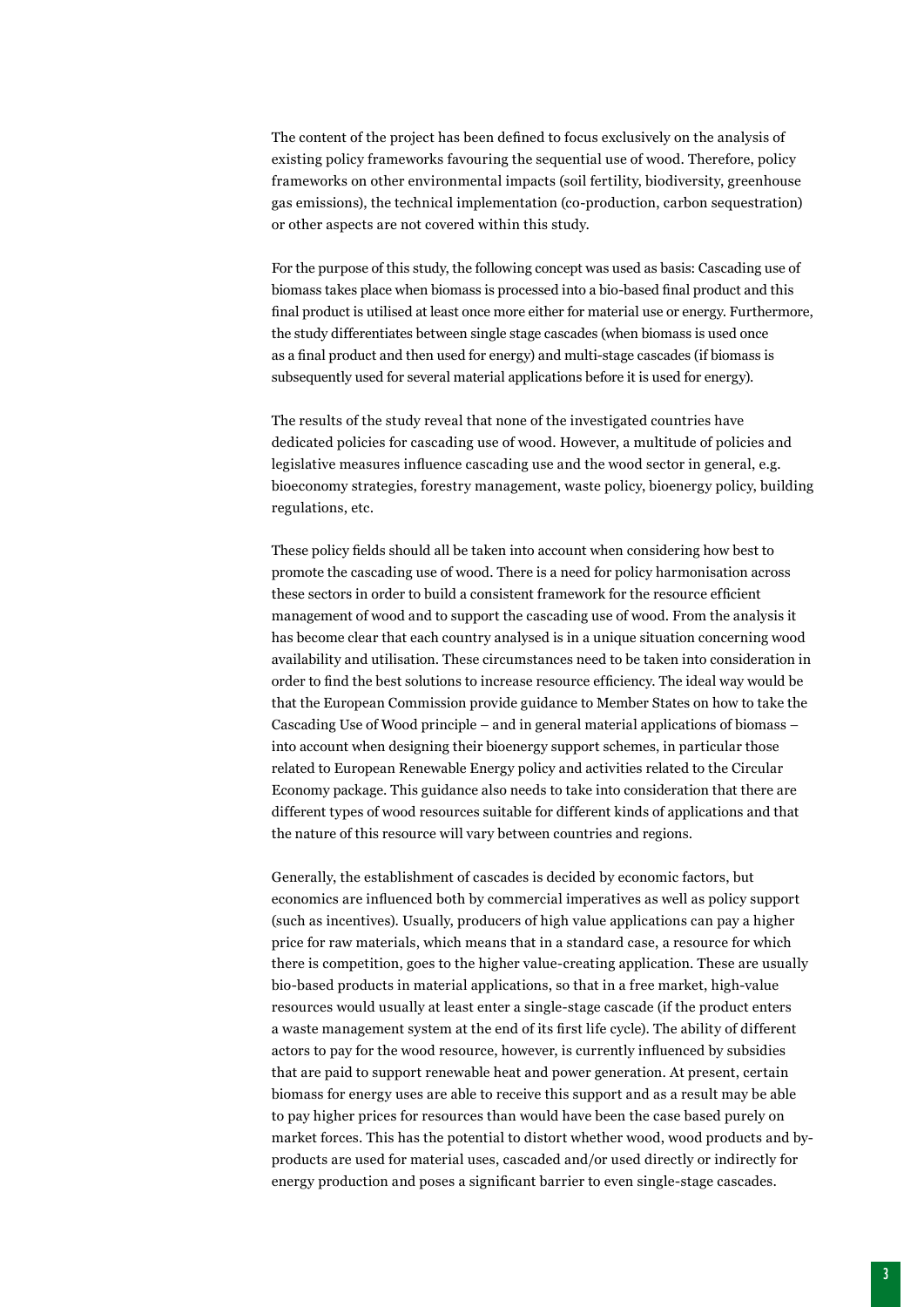For multi-stage cascades, the challenges and interactions that determine whether cascading occurs and the balance between material and energy use become more complex. First of all, local heat generation from post-consumer wood (in private households) or by-products (in commercial facilities) is a traditional source of energy in many countries, and might make a lot of sense in terms of local and economic energy production. But this material is lost for cascading use. Secondly, an effective establishment of multi-stage cascades requires a comprehensive system of waste collection, preparation and recycling. These structures need time to build. Moreover, an abundance of wood resources in countries such as Poland makes recycling less attractive, since using fresh resources is more economically feasible than setting up a whole recycling system. Finland is in a similar situation in terms of wood availability. While Finland has a strong paper recycling policy, policy for the recycling of other wood materials is not yet strongly established.

# **The following key messages can be extracted from the analysis:**

- There is a strong need for a commonly agreed and accepted concept of "cascading use" among policy makers, researchers and industry.
- Cascades are only established if they make sense economically, but economics are influenced both by commercial factors and by public support (such as through policy incentives). The ability to establish cascading in Europe is impacted by two economic trends: that fresh wood is not necessarily more expensive than the use of recycled wood; that subsidies received for the production of bioenergy mean that energy users can potentially pay higher prices for woody material than would otherwise be the case. There is a strong impression that as long as bioenergy is heavily subsidized, it is highly unlikely that more effective cascades will be established or improved throughout Europe.
- When considering cascading use, it is extremely important to look at a very wide sweep of policies that historically have been developed in isolation. Interlinkages between waste collection and management policies, sequestration measures, management strategies in the forest, resource efficiency strategies and energy policies are intricate and influence each other. Therefore, the implementation of cascading use of wood is not a one-dimensional debate but a whole set of wider complex policy interactions and nuances that dictate the most effective outcomes of the whole resource system.
- Policy harmonisation still needs to allow room for each unique country situation in terms of wood availability and utilisation. It is recommended that the European Commission provide guidance to Member States on how to take the Cascading Use of Wood principle – and in general material applications of biomass – into account when designing their bioenergy support schemes, in particular those related to European Renewable Energy policy and activities related to the Circular Economy package. Such guidance would also need to take into consideration that there are different types of wood resources suitable for different applications.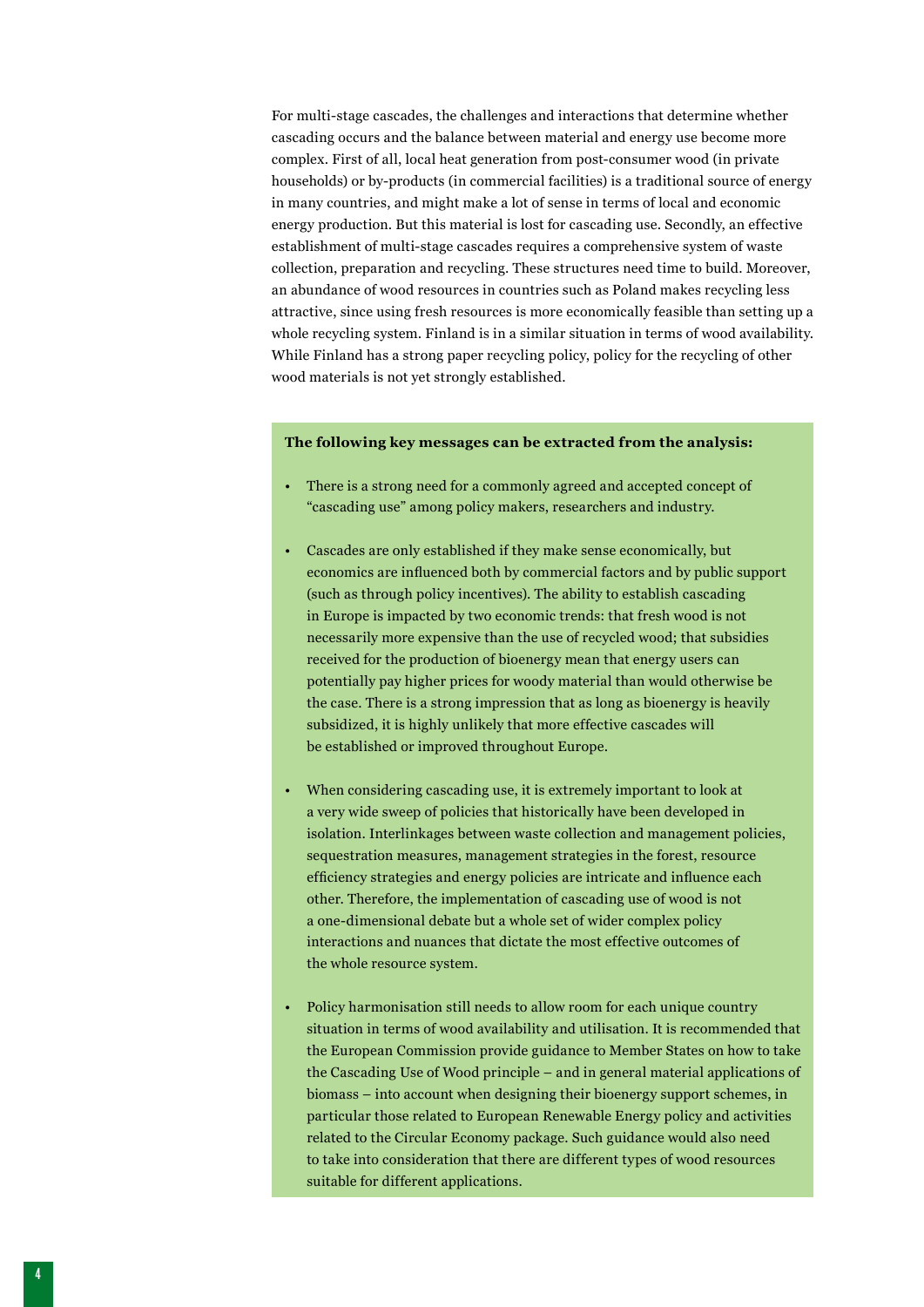- Biomass, including wood and wood products, has been chosen as one of the primary means to deliver Member State renewable energy targets. This poses a potential barrier to the evolution and further establishment of cascades for woody biomass, as the first use (material or energy) determines the final material flows.
- The effective national implementation of the European waste hierarchy is crucial for the establishment of multi-stage cascades. Reliable classification and sorting systems of post-consumer wood are extremely important for functional recycling systems. However, even they cannot be a guarantee for a cascade to take place, if the resources are not used as material in their first application.
- Positive examples of established cascading and recycling systems show that public awareness and acceptance is key. This should be supported throughout Europe.

Six selected countries were analysed in more detail in order to highlight especially relevant legislation and their impacts on the cascading use of wood. The main results of the case studies are as follows:

# **Finland – A rich tradition in efficient wood use**

6 number of **COUNTRIES** analysed for **THIS STUDY** These are: Finland, Germany, POLAND, SPAIN, UK and the US

Finland is rich in wood resources and has a very strong forest industry that accounts for 18% of the national industrial output. A total of 59Mm<sup>3</sup> of wood are used annually by the domestic industry. Estimations about potential future increases in consumptions differ, however. The availability of raw material and an established wood processing industry are strong enabling factors for the cascading use of wood, since the production of bio-based products is a prerequisite for cascading use. However, Finland relies heavily on wood as a solid biofuel for renewable energy generation. The support systems in place for bioenergy create market distortions that constitute strong barriers for an effective cascading system, since a lot of wood is directly allocated to energy and never enters a cascading stream.

In general it needs to be stressed that Finland has a rich history of wood utilisation and has developed systems apart from cascading use to optimise resource efficiency, e.g. through streamlined processes and utilisation of co-products. The interviews with experts from the forestry and wood products sectors showed a general hesitancy towards a binding cascading regulation, since the free utilisation of wood resources is regarded as a major factor for economic growth and prosperity. Awareness of the importance of the cascading issue is growing, though.

# **Germany – Best practice for post-consumer wood collection and sorting**

Wood is a very important resource in Germany in terms of value creation and employment. However, the provision of wood resources is close to the maximum capacity.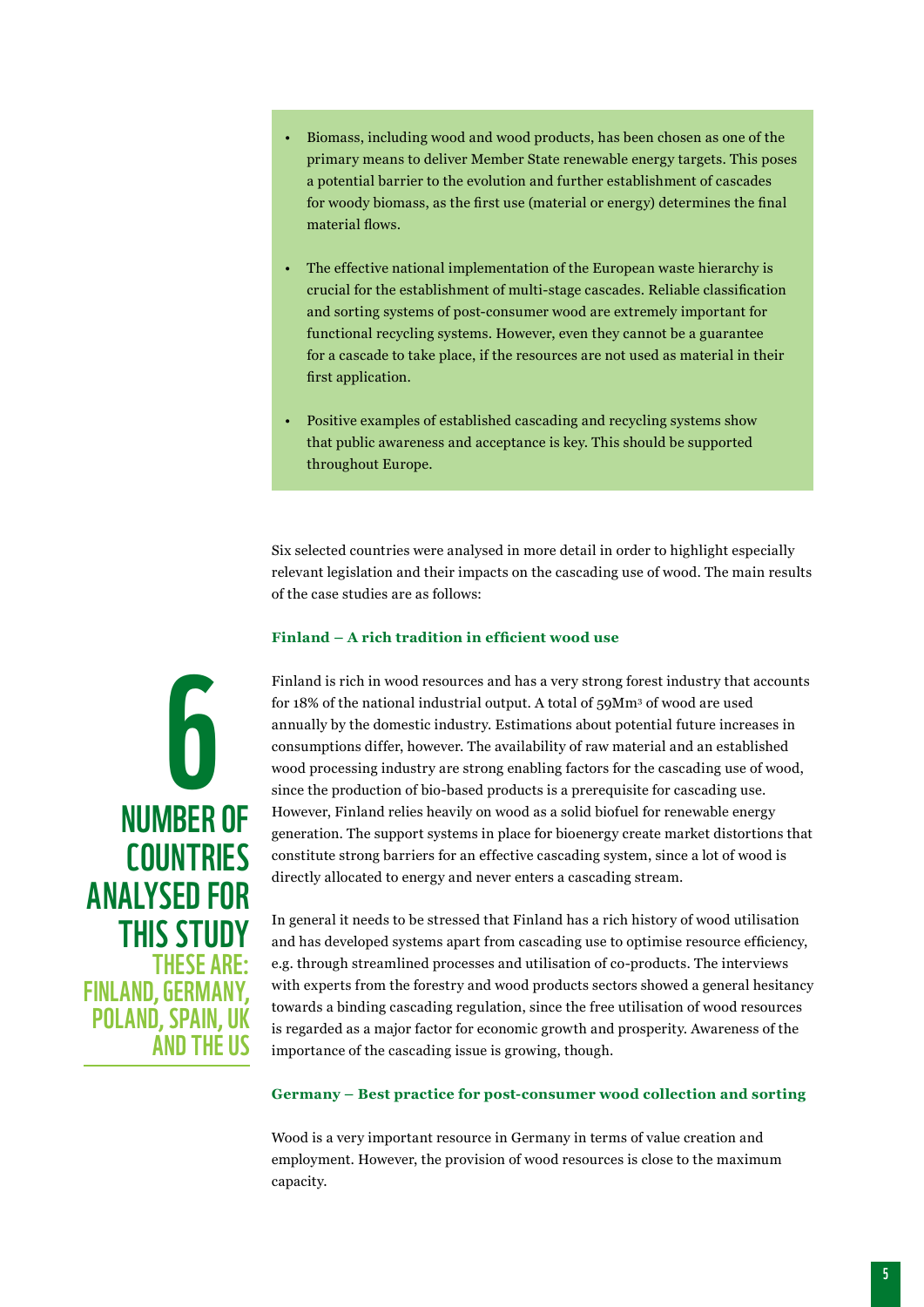In Germany recycling of wood and paper has been established for more than two decades and is widely accepted in the society. EU regulations on waste management are transposed into national law and find strong institutions to ensure collection and recovery of wood, which also means that public awareness of wood recycling is quite high. Strengths are a comprehensive regulatory framework, which organises collection, separation and use of waste wood. They furthermore secure the separation in different qualities of waste wood in combination with specific recovery options. Weaknesses are the practical implementation of the separation process of waste wood (which is still quite elaborated in the European comparison) and a strong competition with energetic use caused by the national implementation of the renewable energy targets.

Germany has formulated many political strategies, action plans and programmes addressing biomass utilisation, bioeconomy and recycling. However, cascades currently only work in those areas that already have a long tradition in recycling, e.g. paper and particle boards.

### **Poland – Abundance of resources counteracts cascading use**

Poland is rich in forest resources, with the majority of the forest area being economically exploited. In 2009, the volume of timber removals amounted to approximately 34 million  $m<sup>3</sup>$  with an additional 1.93 million  $m<sup>3</sup>$  slash being removed. This makes Poland attractive as a location for wood-based industries, but gives little incentive for a repeated use of the resource, i.e. through increasing the cascading use. Furthermore, Poland relies heavily on co-firing of wood resources in coal plants for reaching its renewable energy targets, creating a strong market distortion allocating wood to the energy sector. This means that even the first stage of a cascade is never reached for a significant amount of wood materials. It should be noted that high-grade wood is excluded from the co-firing (under criminal liability) except for small-scale installations, which is positive in terms of cascading use. The verification of the grade of wood resources proves quite difficult in Poland, though.

In terms of recycling, the data basis is quite weak. Vague estimations for a recycling quota of wood products range between zero and 10%. However, the transposition of the EU Waste Framework Directive has only recently taken place, establishing a collection system for solid wastes only in 2013. Attitude and perception towards recycling is slowly changing as a result, and research is done by different actors. This might constitute a promoting factor for increased cascading use of wood, but effects need to be seen and there seems to be a lack of political will to establish cascades.

#### **Spain – Advanced policy measures but poor integration**

Spain is a country of relatively low wood resources and is at a relatively early stage in the development of cascading use of wood. Some opportunities are provided by the waste management legislation, which establishes the basis to further recycle waste wood in potential multi-stage cascades. There is also evidence of proactive action at the regional level that is significantly improving the collection and hence availability of waste woods. From a longer-term perspective, the discussion on a 2030 bioeconomy strategy and the research agendas looking at research and development

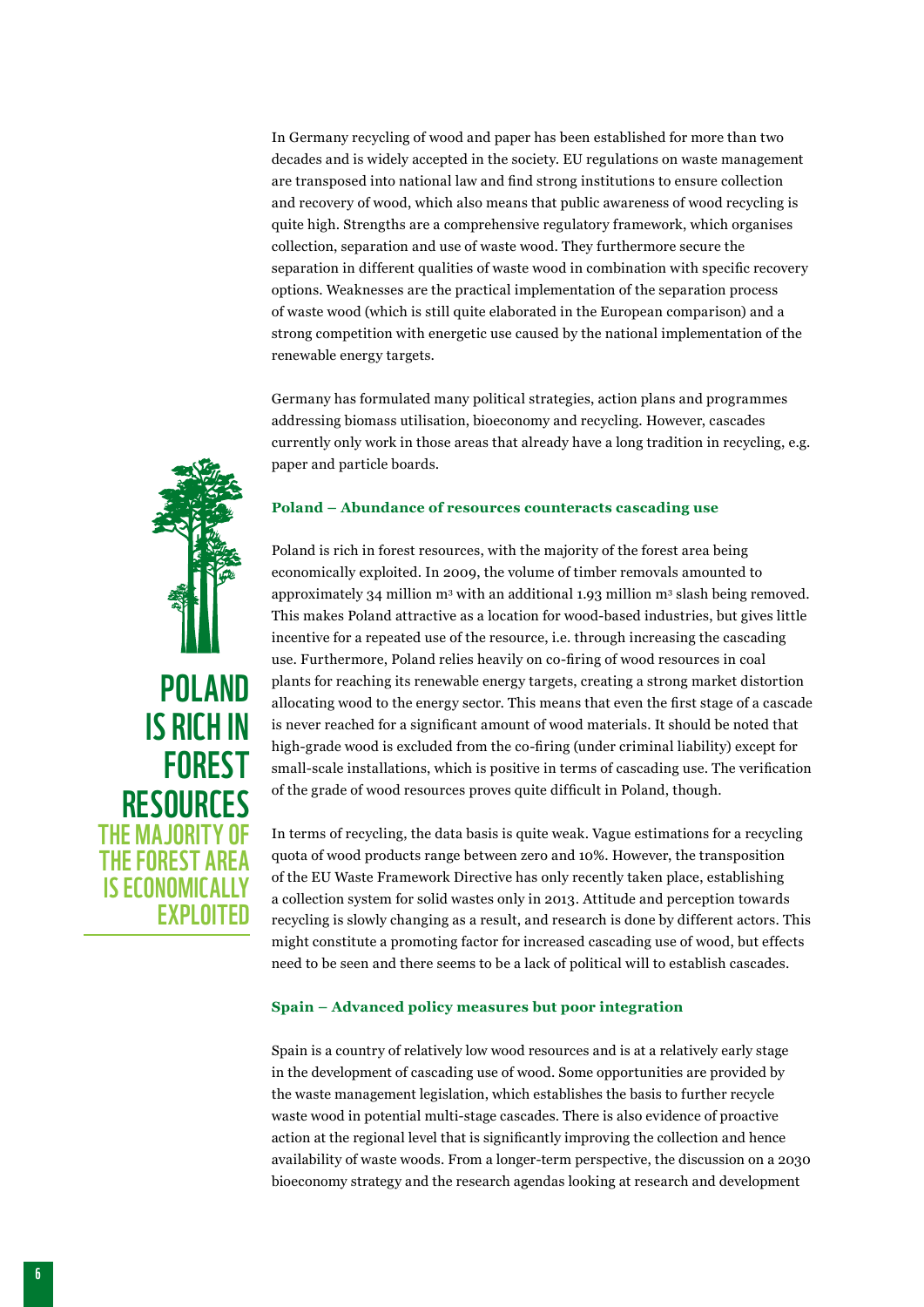(R&D) may enable further developments with regard to cascading use of wood.

Challenges to cascading use in Spain are identified in the national policies promoting the use of wood for energy production. Although increased demand of wood for energy purposes may stimulate larger mobilisation of wood resources, in principle it limits the availability of wood to be further cascaded.

The objectives and needs from the wood and forestry sector are not sufficiently integrated within Spanish policy. It is not clear how policies that are quite advanced e.g. for separate collection of wood, landfill taxes and the promotion of recycling/ reuse interact with the wider priorities of the bioeconomy, renewable energy use and broader climate goals such as sequestration. All these factors could be brought together to develop sustainable outcomes that deliver cascading material uses, energy and effective forest management; however, as yet such coordination is not being undertaken.

# **UK – Transitioning from wood incineration to a waste based bioeconomy?**

The recognition of the potential inherent in the utilisation of waste resources has stimulated policy interest in the UK. The ambition to realise a long-term plan, such as a road map or guiding strategy document, has been hampered initially through uncertainty in the government's future at the time the report was being compiled<sup>1</sup>. However, this is due to be revisited. The precise ambition for waste wood within this agenda is not so clear. On the one hand the role of wood waste is particularly important in the UK given the relatively small area of domestic wood production. However, wood waste represents only a relatively small share (4%) of overall waste resources.

What the review of waste resources and use in the UK has highlighted, are the range of sectors and actions needed in order to transform the view of wastes from something that needs to be disposed of, to something that is considered as a valuable resource and input feedstock for a whole range of existing and emerging sectors. These range from funding initiatives; development of coherent policies across various thematic areas; improved coordination activities; planning developments; education and outreach activities; etc.

# **US – Strengthening innovative wood products through the BioPreferred Program**

The US is the biggest producer and exporter of wood and forest products in the world. According to experts in the field, however, the term "cascading use" is not very well established or known by industry players and policy makers in the US and Canada. The topic is slowly gaining some prominence, but is not very high on the agenda. The BioPreferred Program has potential to strengthen the market uptake of wood-based products, therefore enabling cascading use to take place. Unfortunately, the inclusion of wood products in the program has taken place so recently that there is no reliable data on market impacts up to today.

**1 In the run up to the UK General election in 2015.**